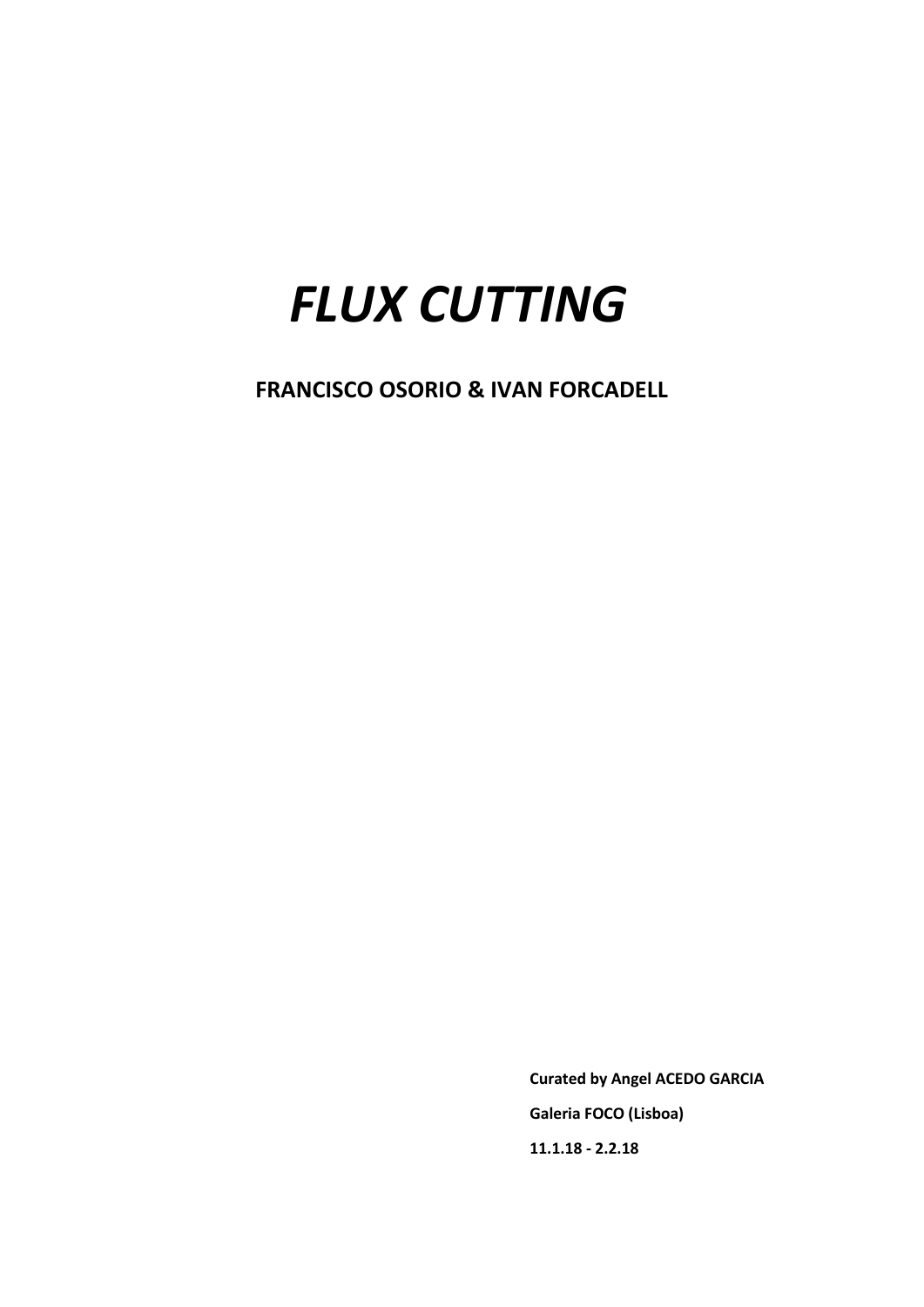

## FLUX CUTTING

An encounter between two elements can easily provoke a change. Apart from the result of that encounter being something positive or negative, it is peculiar when one can focus on that process of transformation. When two people are on the same wavelength, different connections can be made…

*FLUX CUTTING* claims to be a space or moment in which we consider our position in front of what makes us flow. Flux is related to something that unites, that leads. Flux can be a stream, can be transitory, can be a passage or a movement. Flux also describes the quantity which passes through a surface or substance, something that contantly changes, such as your attitudes, emotions, thoughts, ideas... Flux can be a meeting between fusion and confusion. A flux can also be felt between two people, involving an exhange of energy and thougths.

Francisco Osorio and Ivan Forcadell transport us into their own mutual flux. They describe this period as something weird and intense, with times of joyfulness, tenderness, anxiety, absurdity, lunacy and tension. Since they met and connected, they have been building a body of work that somehow reflects eachothers presence. The conceptuality of Osorio is the vehicle that channels the provocative spontaneity of Forcadell.

With a certain irony this show talks about the meaning of a connection, its strengths an fragilities performed by the artists during the last eleven months. The work presented by Osorio and Forcadell is the evaluation of their meeting and the conclusions of what they have experienced. Through the show, the viewer gets into his own personal experience through a dialogue established between the two artists. The layout of the show is a message that the two authors send us to read the degree of complicity and intensity of what they have experienced in its creation. The artists felt the necessity of expressing themselves through different media such as photography, painting, sculpture, installation or video.